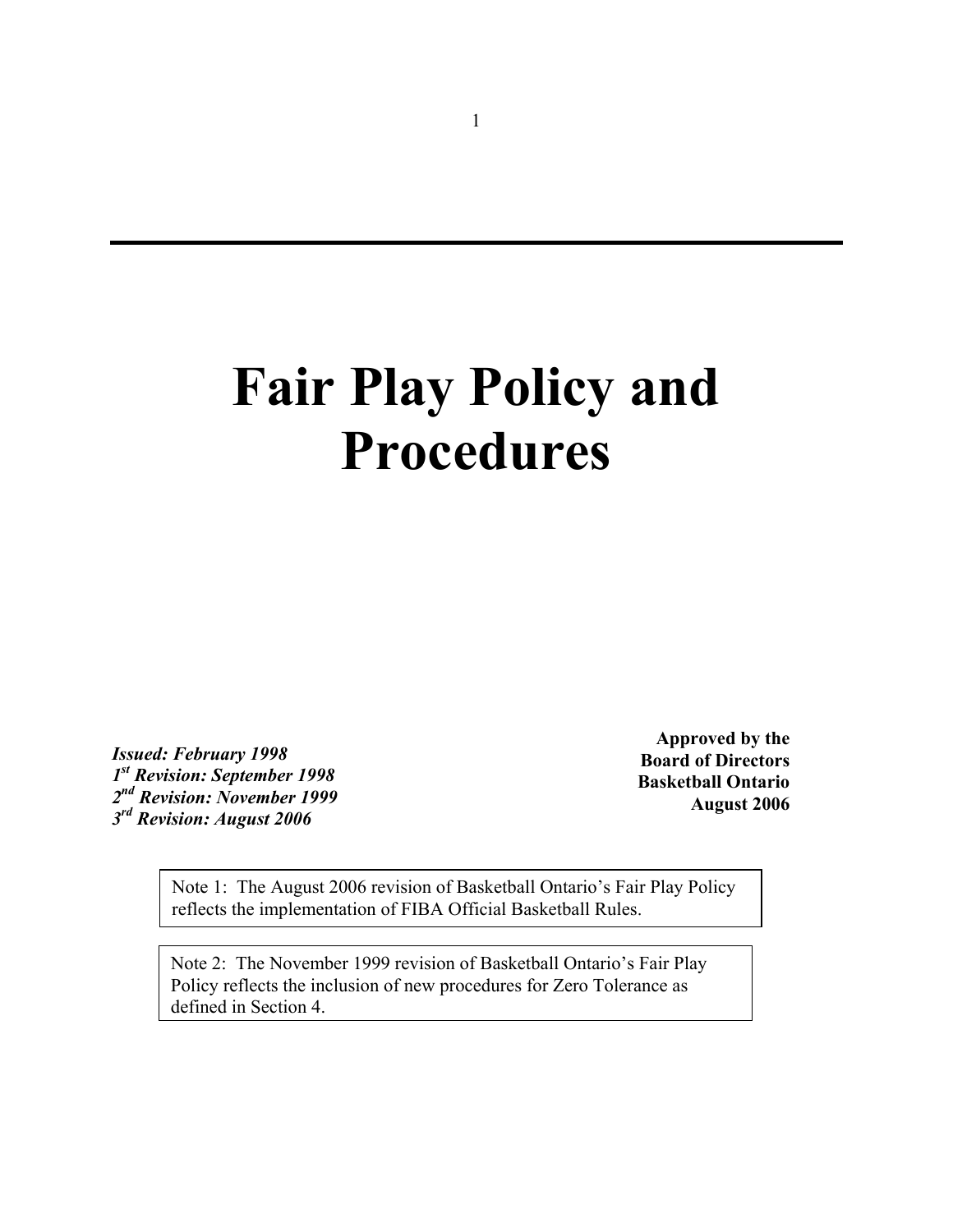## **1. POLICY STATEMENT:**

Basketball Ontario, through its Board of Directors, is committed to providing a sport and work environment in which all individuals are treated with respect and dignity. To that end, and consistent with its Fair Play policy contained within the Athletes' Behaviour Guidelines, the Coaches' Behaviour Guidelines, and the Spectator Guidelines [**"the Behaviour Guidelines"**], Basketball Ontario hereby establishes this **Fair Play** Policy and Procedures [**"the Policy"**].

**To attain the goals of this Policy, the Board of Directors may appoint a Director of Fair Play and Investigation who shall be a designate of the Executive Director for purposes of this Policy. The mandate of the Director of Fair Play and Investigation shall be to investigate complaints made pursuant to this Policy in a fair and impartial manner.** 

## **2. APPLICATION OF THIS POLICY**

This Policy applies to:

- (a) all members of Basketball Ontario;
- (b) all Basketball Ontario sanctioned basketball programmes or services, including, but not limited to, Basketball Ontario sanctioned games and/or tournaments.

#### **3. DEFINITIONS**

For purposes of this Policy, the following definitions shall apply:

- (a) **Club:** is an association as defined in accordance with By-law One of Basketball Ontario;
- (b) **Game:** a period of time, divided by quarters or halves, during which two basketball teams compete against each other. A "Game" shall include the warmup period prior to its commencement, half-time, and post-game procedures, including, but not limited to signing and distribution of score sheets, team handshake, clearing the benches, and exiting the gymnasium;
- (c) **Game Official:** an individual certified by the Ontario Association of Basketball Officials who referees a Game;
- (d) **Game Management Committee:** any individual(s) designated by a Club hosting a game or tournament **to facilitate the game or tournament**;
- (e) **Guideline Penalty:** a penalty provided for in Schedule "A", annexed hereto [**Schedule "A"**] or Schedule "B" annexed hereto "Recommended Penalties"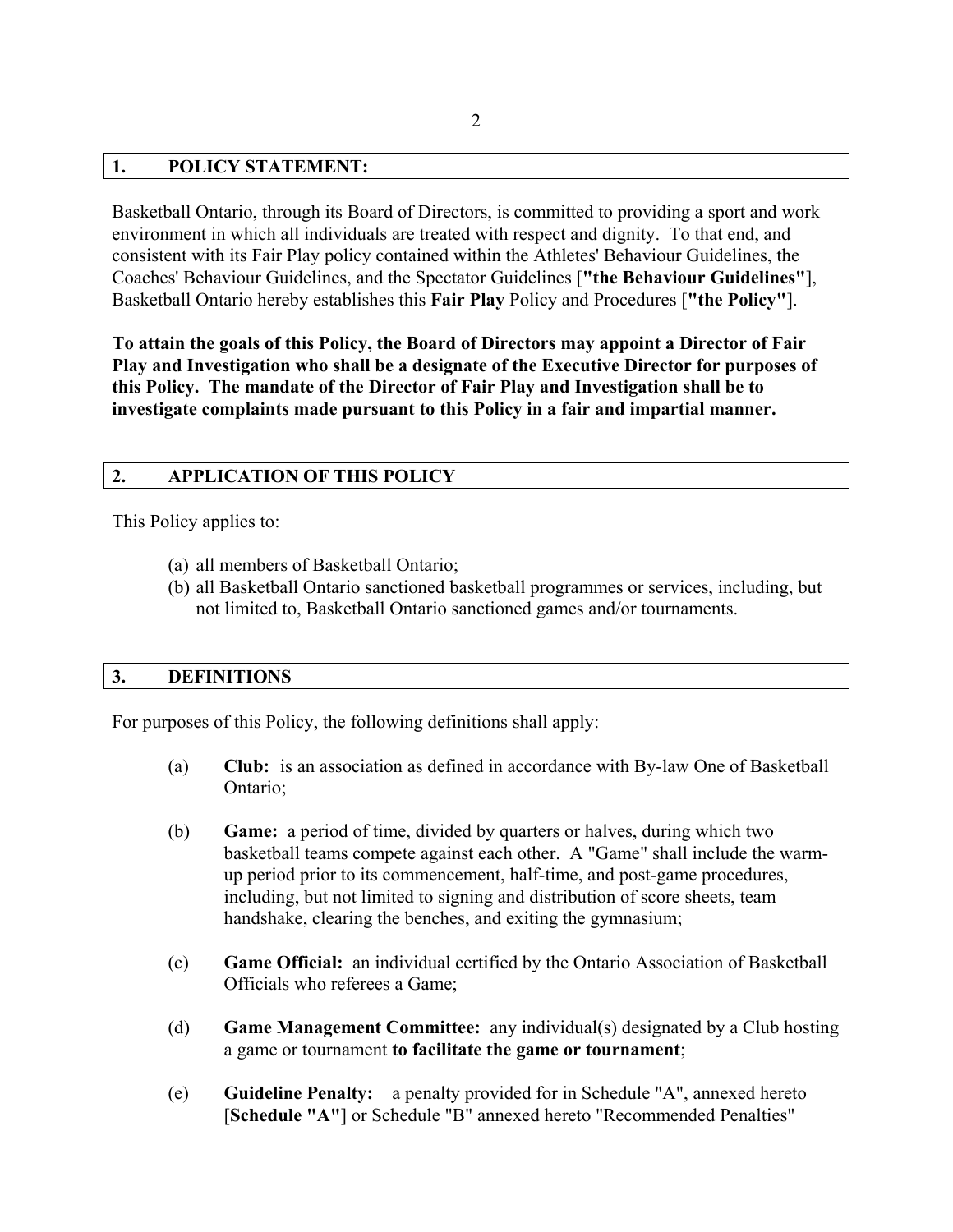[**Schedule "B"**], which *may*, in the discretion of the appropriate person(s) in accordance with this Policy, be imposed upon a member;

- (f) **Mandatory Minimum Penalty**: a penalty provided for in Schedule "A" which, in addition to any other penalty which may be imposed, *must* be imposed upon a member by the appropriate person(s) in accordance with this Policy;
- (g) **Misconduct:** in addition to conduct contrary to Basketball Ontario's Fair Play policy contained within the Athletes' Behaviour Guidelines, the Coaches Behaviour Guidelines, and the Spectator Guidelines, misconduct includes those actions by a member provided for in Schedule "A" or Schedule "B";
- (h) **Recommended Penalty:** a penalty provided for in Schedule "B" annexed hereto to be imposed is deemed appropriate by the appropriate person(s) in accordance with this Policy;
- (i) **Season:** a twelve month period commencing on September 1 of any given year and ending on August 31 of the following year;
- (j) **Seasonal Offence:** any offence which occurs within a season as defined herein;
- (k) **Team Official:** a coach, assistant coach, manager of a team, trainer of a team or any "bench personnel", as defined by the International Basketball Federation of Officials. **For greater clarity, where a penalty has been imposed against a Team Official in accordance with this Policy, any unexpired penalty imposed against the Team Official shall continue to apply to the Team Official in the event she or he has become a Team Official for a successor or different Team**;
- (l**) Team/Successor Team: For purposes of this policy, where a penalty is imposed against a team of basketball players, any unexpired penalty continues to apply to any Successor Team. For greater clarity, a Successor Team shall be defined as a team comprising of at least 6 players from the Team against which the penalty was imposed.**
- (m) **Tournament:** a series of games sanctioned by Basketball Ontario and hosted by an Affiliated Club, as defined pursuant to By-law One of Basketball Ontario, which are conducted within a period of less than **seventy-two (72)** hours;
- (n) **Time:** in calculating the number of days provided for in this Policy, no account shall be taken of statutory holidays, and, where the time provided for is less than 7 days, no account shall be taken of Saturdays and Sundays. The time limits provided for within this Policy, may, in the sole discretion of the appropriate committee in accordance with this Policy, be abridged or extended;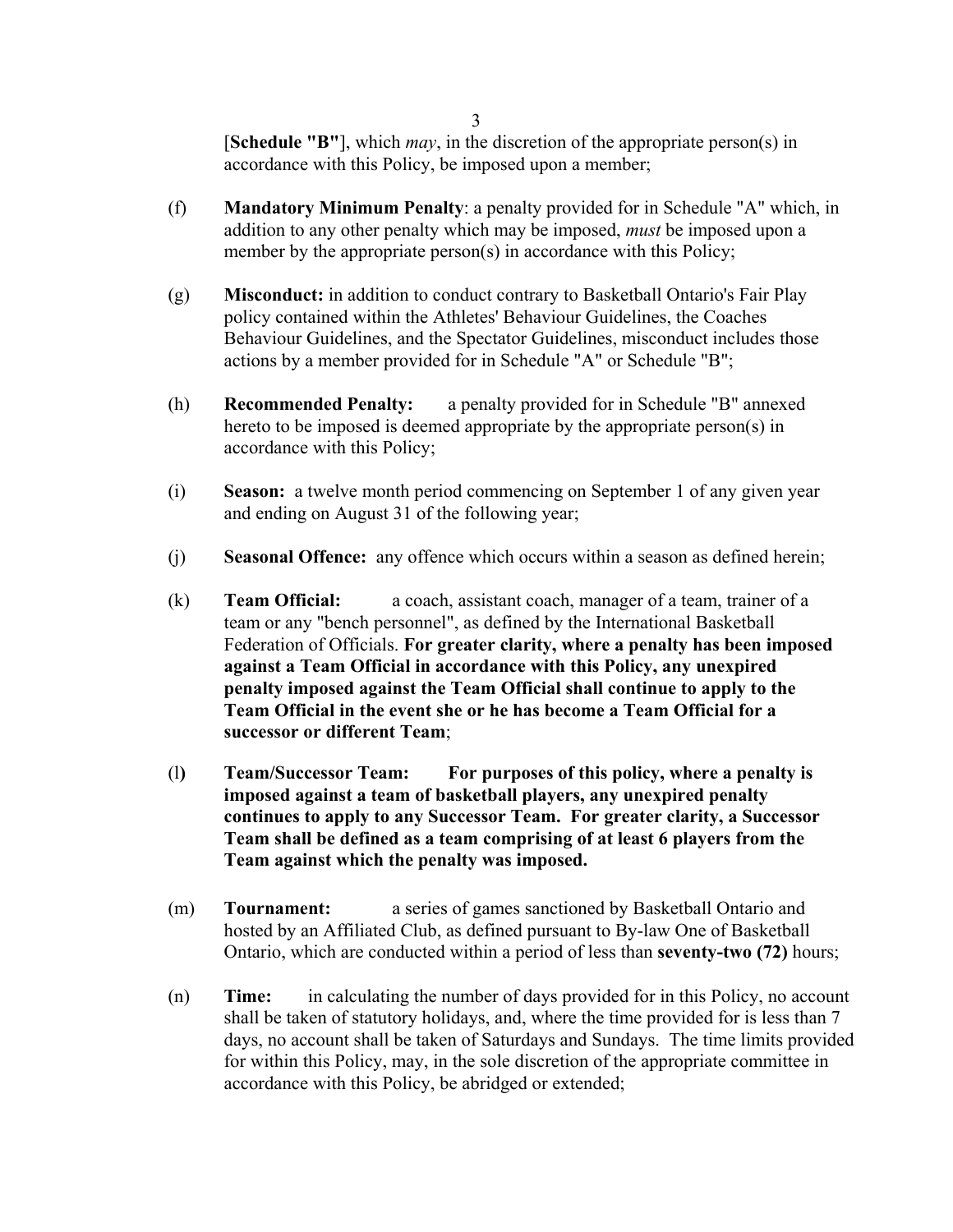- **(o) FIBA:** t**he International Basketball Federation's Official Basketball Rules which are adopted for use at all Basketball Ontario sanctioned games and/or tournaments subject to Basketball Ontario modifications as outlined in the Coaches Manual.**
- **(p) Disqualifying Foul: is defined in Article 37.1, FIBA Official Basketball Rules, as any flagrantly unsportsmanlike action of a player, substitute, excluded player, coach, assistant coach or team follower.**

 **A player shall be disqualified when:** 

- **A player is charged with two unsportsmanlike fouls.**
- **A player who has committed five fouls, personal and/or technical, shall be informed thereof by the referee and must leave the game immediately. The player must be substituted within thirty seconds.**

**A coach shall be also disqualified when:** 

- **A coach is charged with two technical fouls as a result of their personal unsportsmanlike behavior.**
- **A coach is charged with three technical fouls accumulated as a result of unsportsmanlike behavior from the team bench (assistant coach, substitute or team follower) or a combination of three technical fouls, one of which has been charged against the coach.**
- **(q) Unsportsmanlike foul: is defined in Article 36.1, FIBA Official Basketball Rules, as a player contact foul which, in the judgment of the official, is not a legitimate attempt to directly play the ball within the spirit and intent of the rules.**
- **(r) Zero Tolerance: Any player or coach who is disqualified from a game for unsportsmanlike fouls (excluding players committing five personal and/or technical fouls) shall be deemed to have committed a possible Zero Tolerance Offense and may be subject to review under the Zero Tolerance Rule outlined in section 4 of this policy.**

# **4. ZERO TOLERANCE COMPLAINTS AND STANDARD PENALTIES**

Basketball Ontario is committed to promoting a sport environment free from unsportsmanlike or disqualifying fouls, flagrant physical contact and/or attempted intentional or flagrant physical contact and/or threatening or intimidating behaviour during the course of a game [**"Zero Tolerance"**]. In addition to any other penalties which may be provided for within this Policy, therefore, Basketball Ontario hereby adopts "Standard Penalties for Misconduct by a Player" annexed hereto as Schedule "A" and "Recommended Penalties" annexed hereto as Schedule "B" [**"Schedule "B"**].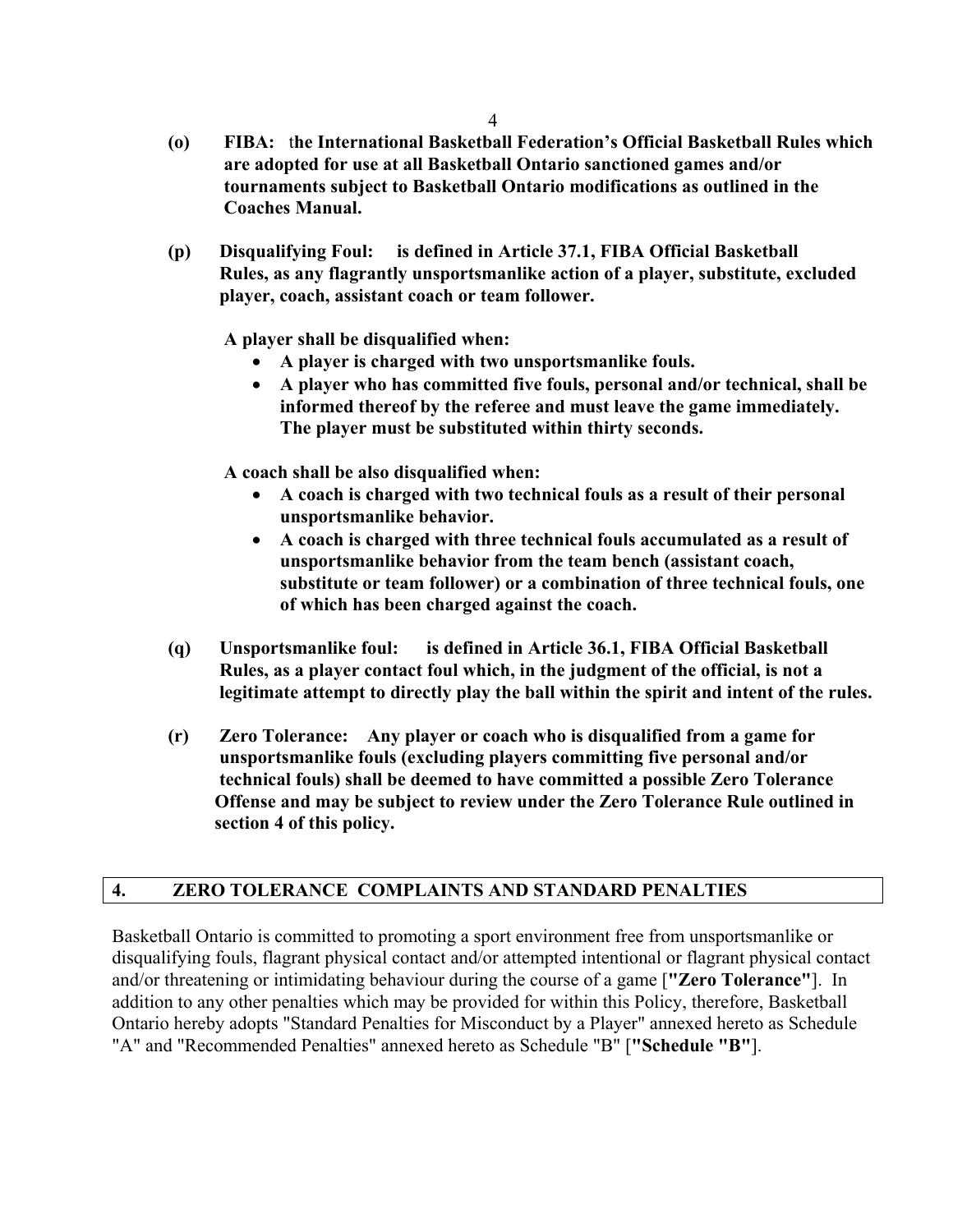For greater certainty, where misconduct, as described in Schedule "A", occurs during the course of a game or tournament, as defined herein, during a season, as defined herein, the penalty shall be immediately imposed by the game official and/or game management committee in accordance with Schedule "A", and where provided for in Schedule "A", subject to the processes provided for in **section 7** of this Policy.

Where misconduct as described in Schedule "B" occurs during the course of a game or tournament, as defined herein, during a season, as defined herein, the recommended penalty may be imposed in accordance with **section 7** of this Policy in addition to any penalties imposed in accordance with Schedule "A".

**For greater clarity, all "Zero Tolerance" complaints shall be considered by the Discipline Committee in accordance with Section 7 of this Policy and only by the Discipline Committee. Neither the Mediation nor Complaints Committee shall be vested with the authority to dispose of any complaint involving an allegation of a "Zero Tolerance" complaint.** 

# **5. MEDIATION COMMITTEE**

#### (a) **Appointment**

- (1) The Mediation Committee shall be composed of not fewer than five (5) persons.
- (2) No person who is a member of the Discipline Committee or the Complaints Committee shall be a member of the Mediation Committee.
- (3) The Board shall appoint one Board Member to the Mediation Committee to be the Chair and shall appoint at least two other committee members.
- (4) No Mediation Committee member who acts as a Mediator in respect of a complaint may take any further part with respect to such complaint, as a witness or otherwise.
- (5) The Mediation Committee shall submit an annual report of its activities to the Board and may make such other reports to the Board as it considers appropriate.

## (b) **Powers of Mediation Committee**

The Mediation Committee shall:

(1) Set criteria for the eligibility of complaints for mediation;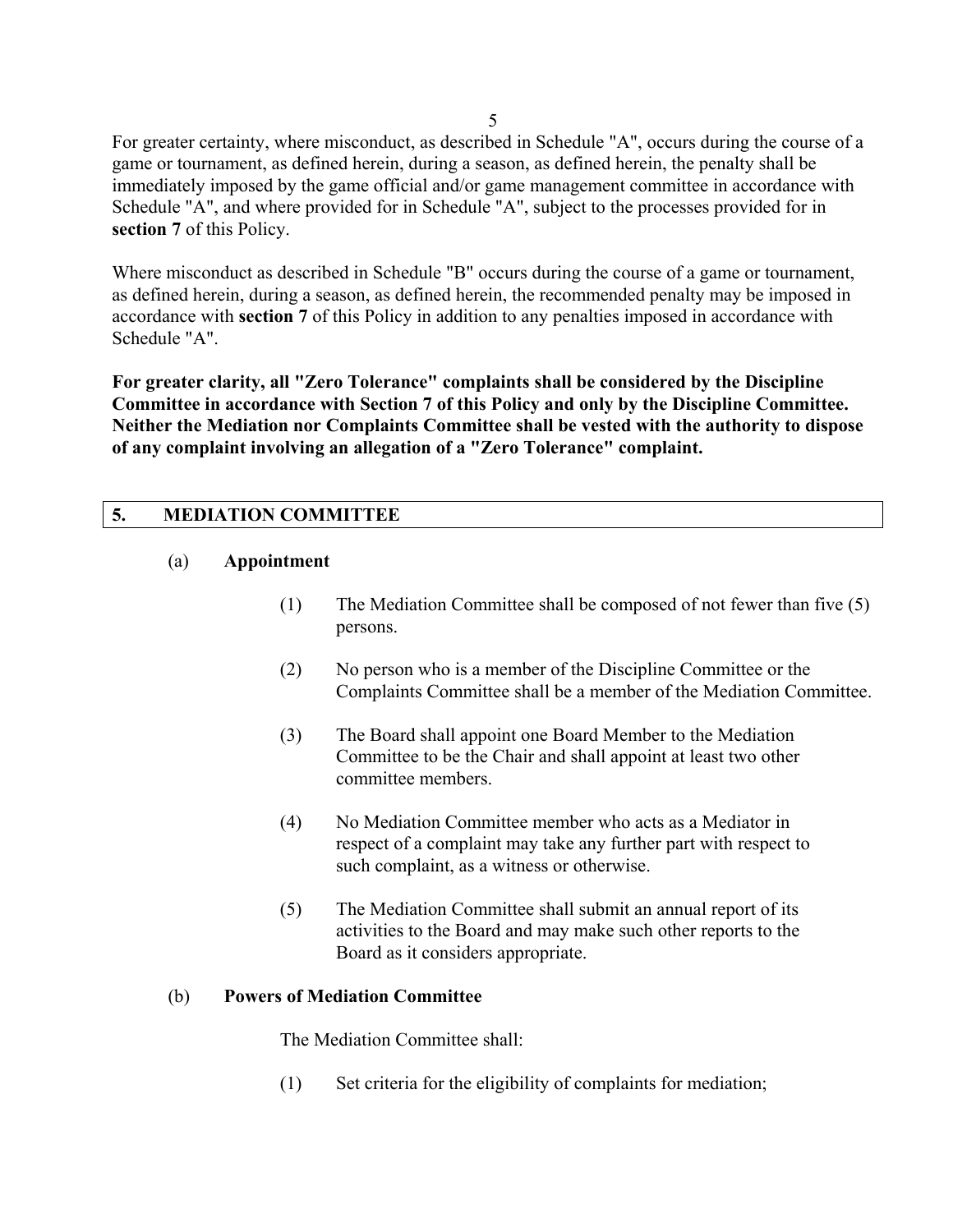6

- (2) Conduct such consultations and mediations and perform such other duties as are assigned to it by the By-laws and Rules and Regulations; and
- (3) Submit an annual report of its activities to Board and such other reports as Board considers appropriate, subject to restrictions contained in  $(3)(a)$  and  $(4)(a)$ .

#### (c) **Mediation Procedures**

#### **(1) Preliminary**

- (a) After a complaint has been referred to the Mediation Committee by the Complaints Committee, and the mediation has been agreed to in writing by both the Complainant and the Respondent, the chair of the Mediation Committee shall:
	- (i) appoint a member of the Committee to act as a mediator, and
	- (ii) instruct the Executive Director to establish a time and place for the mediation and invite the Complainant and the Respondent to attend.
- (b) Any appointment of a mediator must be acceptable to both the Respondent and the Complainant; if no acceptable mediator can be appointed, mediation will not take place.
- (c) After the Complainant and the Respondent have confirmed their attendance, the Executive Director will send the mediator a summary of the allegations.
- (d) Subsequent mediation meetings shall be at the discretion of the mediator but shall not normally exceed four (4) in total.

## **(2) Mediation**

(a) The mediator will meet with both the Complainant and the Respondent together and will review the correspondence regarding the matter. The mediator will outline the mediation procedure, define the outstanding issues and will give an estimate of how long the process is expected to take.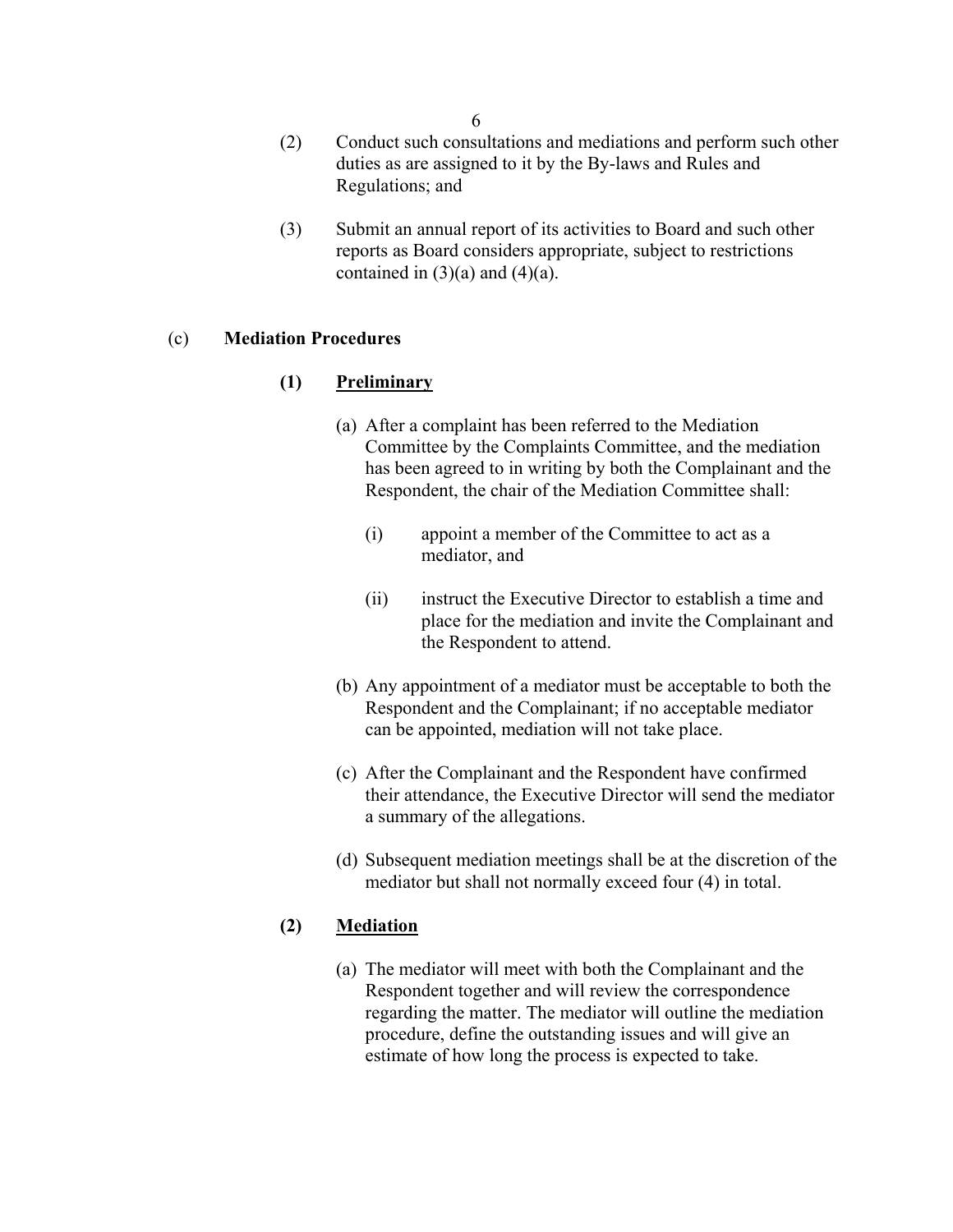(b) After the completion of the initial meeting referred to in Subsection (3)(a) the mediator shall meet with the Complainant and the Respondent, either separately or together, at the discretion of the mediator. Notes will be taken regarding issues that require clarification, either at subsequent meetings, or otherwise. These notes are for the use of the mediator only.

## **(3) Records**

- (a) At the final meeting with, if possible, both the Complainant and the Respondent present, the mediator shall make a written record of;
	- (i) the issues that have been resolved by the Complainant and the Respondent;
	- (ii) any recommendations made by the Mediator and agreed to by the Complainant and the Respondent; and
	- (iii) the issues that remain outstanding.

 The Complainant and the Respondent will be asked to sign the written record to confirm its content.

- (b) The written record referred to in (a) above will be sent to the Complaints Committee so that it can:
	- (i) be aware of the withdrawal of the complaint with respect to any issues that have been agreed upon by the Complainant and the Respondent;
	- (ii) be aware of the recommendations to which both parties have agreed and that such recommendations have been or will be carried out; or
	- (iii) take whatever action on the outstanding issues that the Complaints Committee considers appropriate and which are consistent with the powers of the Complaints Committee.

#### **(4) Special Provisions**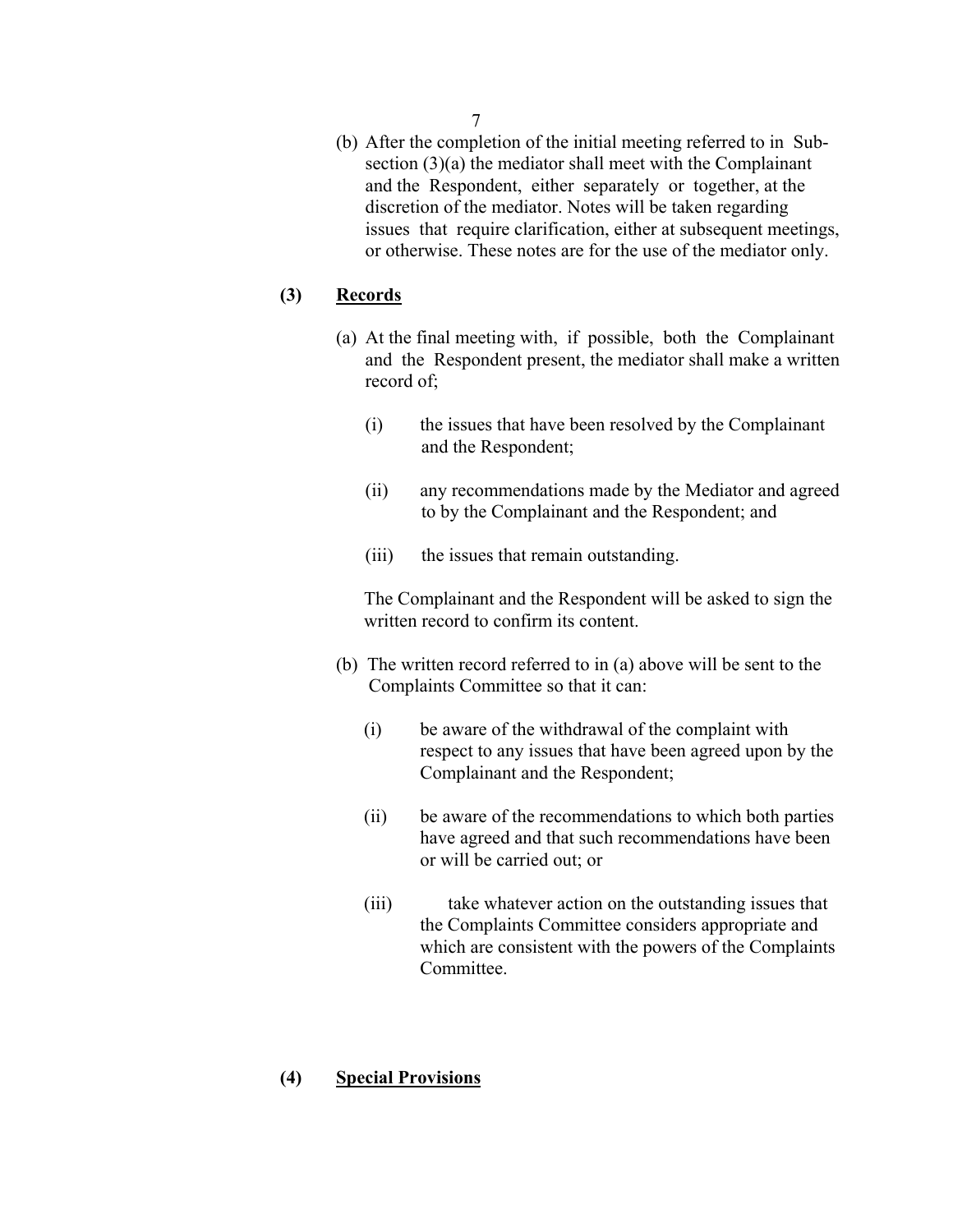(a) All information obtained by a mediator and all matters or opinions raised or expressed in the course of mediation may not be disclosed in any form by the mediator or by anyone else except as required by any provision of the By-laws.

(b) Where a proceeding is commenced before a Panel and the terms of office on the Board or on the Committee of a Member or Public Member sitting on the hearing expires or is terminated before the proceeding is disposed of but after the proceeding has commenced, such person shall remain on the Panel for the purpose of completing the disposition of the proceeding in the same manner as if such term of office had not expired or been terminated.

## **6. COMPLAINTS COMMITTEE**

#### (1) **Appointment**

- (a) The Complaints Committee shall be composed of not fewer than five (5) persons who are members of Basketball Ontario.
- (b) No person who is a member of the Mediation Committee, or the Discipline Committee shall be a member of the Complaints Committee.
- (c) The Board shall appoint at least one Board Member to the Complaints Committee to be chair and who shall determine the number and composition of the Panels.
- (d) Three members of the Complaints Committee constitute a Panel.
- (e) The Complaints Committee shall submit an annual report of its activities to the Board and may make such other reports to the Board as it considers appropriate.

#### (2) **Powers of Complaints Committee**

- **(a) Subject to section 4 of this Policy ["Zero Tolerance" Complaints],** the Panel shall receive, consider and investigate when the Committee deems it appropriate any complaint made by a Member or game official with respect to a Member but, subject to subsection (2)(b), no action shall be taken by a Panel unless:
	- (i) a written complaint has been filed with the Executive Director and the Respondent whose conduct or actions are being investigated has been notified of and given a copy of the complaint and given at least two weeks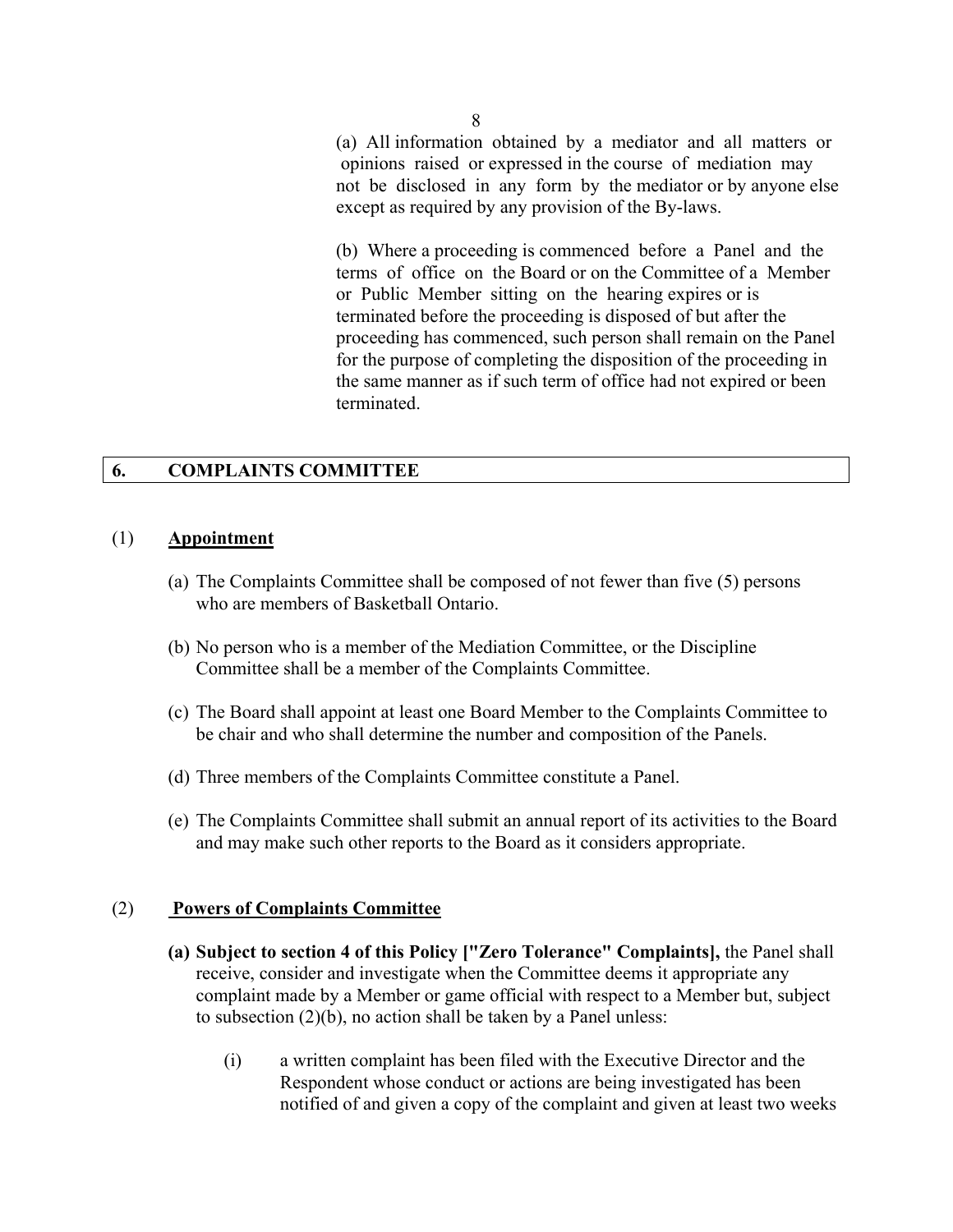in which to submit in writing to the Panel any explanation or representations the Respondent may wish to make concerning the matter;

- (ii) the Committee has had an opportunity to examine any or all records and other documents relating to the complaint;
- **(b)** Notwithstanding Sub-section (2)(a), a Panel may refer a written complaint to the Mediation Committee before receiving submissions from the Respondent if the complaint meets the criteria for mediation set by the Mediation Committee from time to time and the Complainant and Respondent agree in writing to the mediation.
- **(c)** Notwithstanding Sub-section (2)(a), a Panel may delegate the investigation of any complaint referred to in Sub-section (2)(a) to the Executive Director and the Executive Director may further delegate such investigation to other persons as he or she in his or her discretion considers appropriate.
- **(d)** The Executive Director**, or his or her designate**, upon investigating a complaint, shall deliver to the relevant Panel the following information:
	- (i) detailed information about the complaint;
	- (ii) the Respondent's written explanation or representations concerning the matter;
	- (iii) a written report regarding the result of the investigation including, without limiting the generality of the foregoing, copies of all relevant documentation; and
	- (iv) information regarding experts or sources who or which might assist the Panel in considering the complaint.
- **(e)** Upon delivery of a complaint to a Panel, the Complaints Committee shall inform the Panel of the date by which the decision (and reasons, if any) of the panel is (or are) to be rendered in accordance with Sub-section (3).

# (3) **Decisions of Complaints Committee**

- (a) The Panel in accordance with the information it receives may:
	- (i) direct that the matter be referred in whole or in part to the Discipline Committee;
	- (ii) direct that the matter not be referred under Clause (i).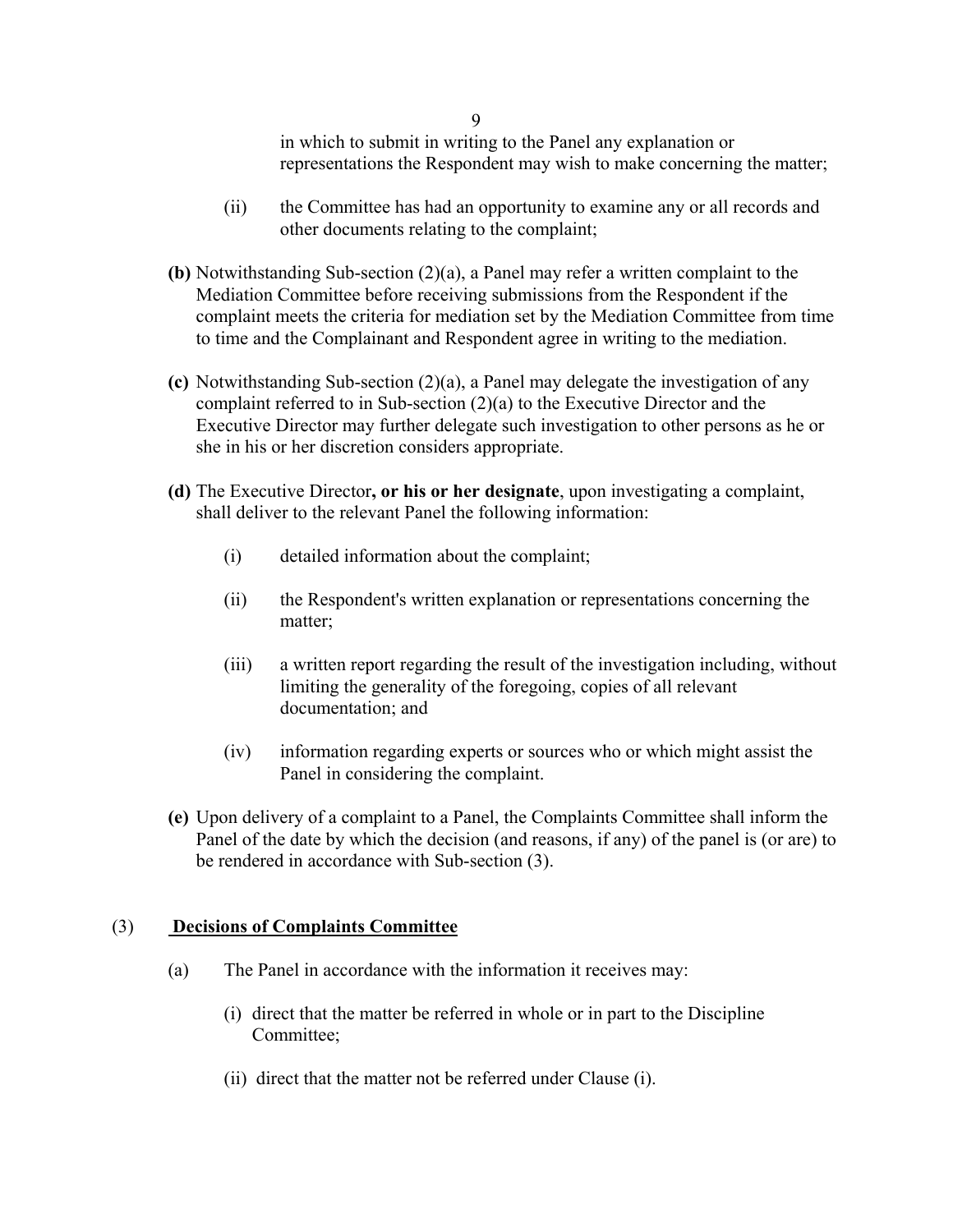- (iii) direct that the matter not be referred under Clause (i) and decide to issue a written or verbal admonishment, reference to which would be maintained on the Respondent's record for a time period stipulated by the Panel, and then issue such an admonishment in accordance with its decision; or
- (iv) if the matter has not previously been referred to mediation, if the Panel is satisfied that the matter complies with the criteria set, from time to time, by the Board, and if the Complainant and the Respondent agree, refer the matter to mediation.
- (b) The Executive Director, **or her or his designate,** shall **notify the complainant and the Respondent of the Panel's decision.**
- (c) Where a proceeding is commenced before a Panel and the terms of office on the Board or on the Committee of a Member or Public Member sitting on the hearing expires or is terminated before the proceeding is disposed of but after the proceeding has commenced, such person shall remain on the Panel for the purpose of completing the disposition of the proceeding in the same manner as if such term of office had not expired or been terminated.

## **7. DISCIPLINE COMMITTEE**

#### (1) **Appointment**

- (a) The Discipline Committee shall be composed of not fewer than five (5) persons.
- (b) No person shall be a member of the Discipline Committee who is a member of the Mediation Committee or the Complaints Committee.
- (c) The Board shall name at least one Board Member to the Discipline Committee to be chair and who shall determine the number and composition of the Panels.
- (d) Three members of the Discipline Committee constitute a Panel.
- (e) All disciplinary decisions require the vote of a majority of the Panel present at the hearing.
- (f) In addition to matters referred to the Discipline Committee by the Complaints Committee, the Board may direct the Discipline Committee to hold a hearing and determine any specified allegation of misconduct on the part of a Member.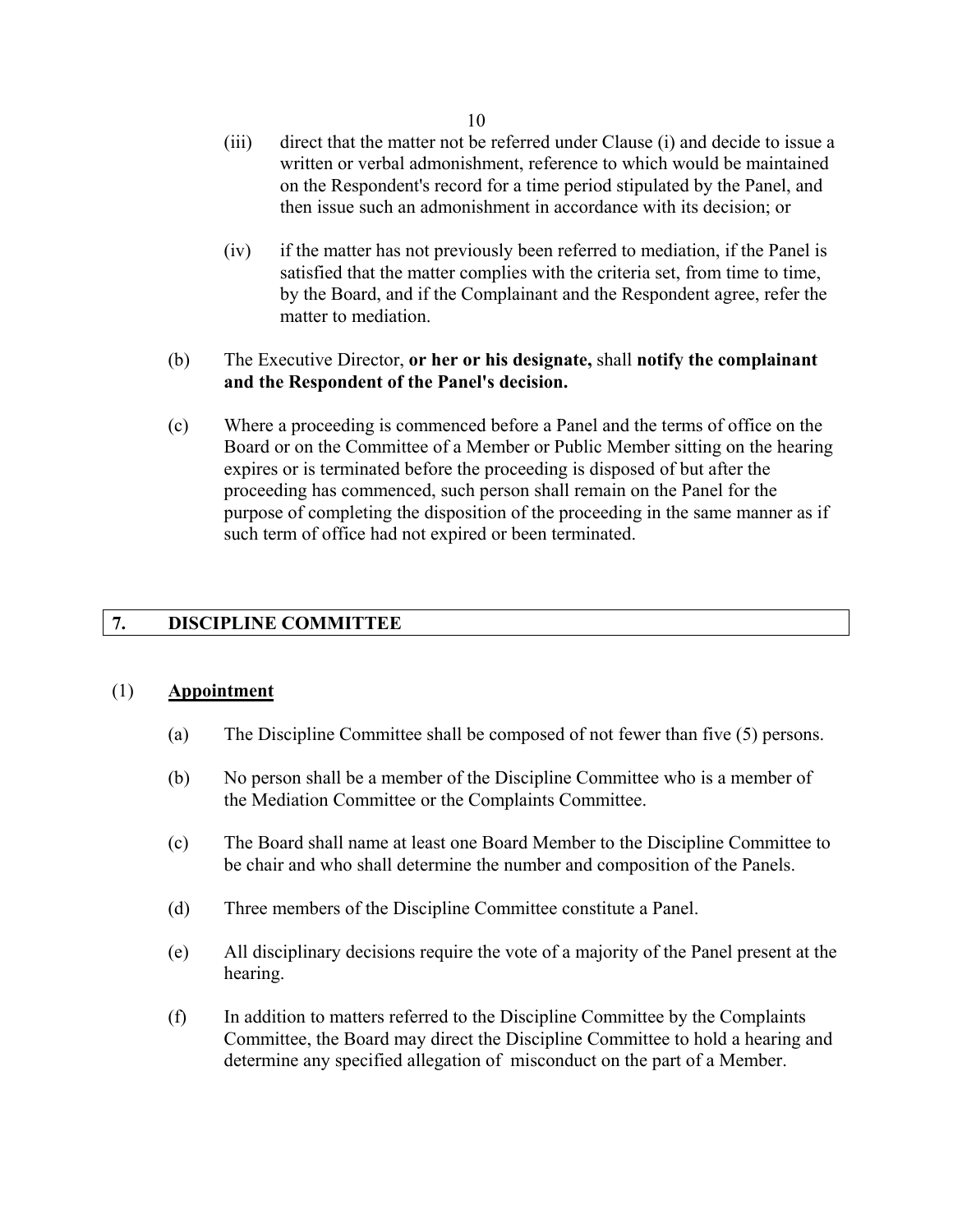(g) The Discipline Committee shall submit an annual report of its activities to the Board and may make such other reports to the Board as it considers appropriate.

## (2) **Duties of Discipline Committee**

(a) The Discipline Committee shall:

(i) when so directed by Board or the Complaints Committee **or pursuant to section 4 of this Policy ["Zero Tolerance" complaints]**, hear and determine allegations of misconduct against any Member;

(ii) perform such other duties as are assigned to it by the Board.

- (b) In the case of hearings into allegations of misconduct of a Respondent, the Panel shall:
	- (i) consider the allegations, hear the evidence and ascertain the facts of the case;
	- (ii) determine whether upon the evidence and the facts so ascertained the allegations have been proved;
	- (iii) determine whether in respect of the allegations so proved the Respondent is guilty of misconduct;
	- (iv) determine the penalty or sanctions to be imposed in cases in which it finds the Respondent guilty of misconduct.
- (c) A Respondent may be found guilty of misconduct by the Panel if:
	- (i) the Respondent has been found guilty in the opinion of the Panel of misconduct as determined by reference to Misconduct, as provided for in Schedules "A" and "B", and/or by reference to the Behaviour Guidelines, all of which may be revised and approved, from time to time, by the Board.
	- (ii) The Respondent has committed an act or an omission that is contrary to the Behaviour Guidelines or Misconduct, as provided for in Schedules "A" and "B", all of which may be revised and approved, from time to time, by the Board.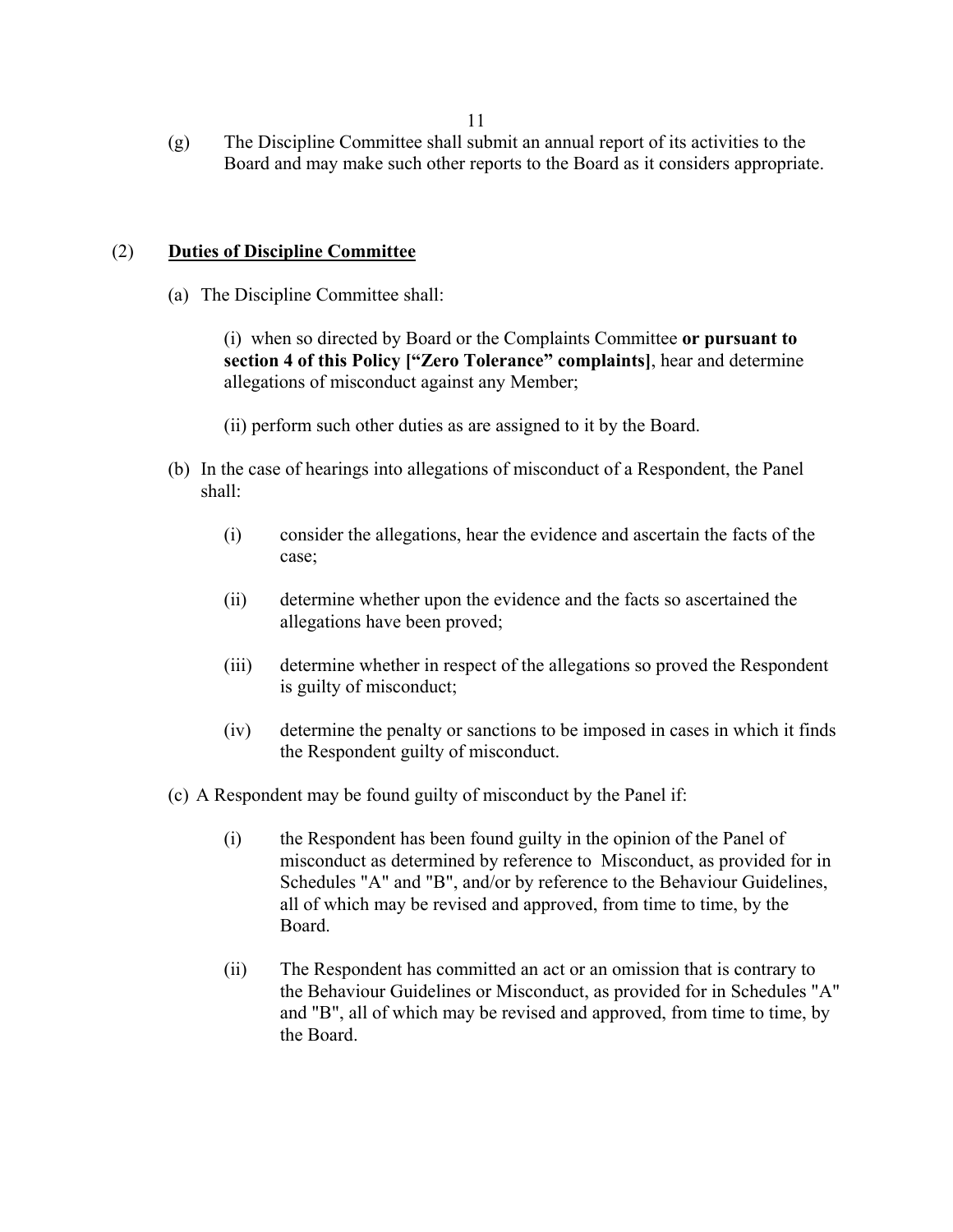- (d) Where a Panel finds a Respondent guilty of misconduct, it may, by order and in addition to any other penalties which may be imposed in accordance with Schedules "A" and "B", impose one or more of the following:
	- (i) a verbal or written apology;
	- (ii) a fine or levy;
	- (iii) referral to counselling;
	- (iv) revoke the membership of the Respondent;
	- (v) suspend the membership of the Respondent for a stated period of time;
	- (vi) impose such restrictions on the membership of the Respondent for such period and subject to such conditions as the Committee designates;
	- (vii) reprimand the Respondent, either at the hearing or in private;
	- (viii) direct that the imposition of a penalty be published for such period of time and in such publications as the Panel directs **and/or that the imposition of a penalty be made known to specified individuals**;
	- (ix) direct that the imposition of a penalty be suspended or postponed for such period and upon such terms as the Panel designates.
- (e) In making an order under subsection  $(2)(d)(iv)$ ,  $(v)$  or  $(vi)$ , a Panel may specify criteria to be satisfied for the removal of a suspension or the removal of terms, conditions and limitations imposed on a Respondent's membership.
- (f) The order of the Panel made pursuant to (e) above shall be recorded in the membership files by the Executive Director.
- (g) There shall be no appeal from decisions of a Panel. **The Panel may, in its sole discretion and upon the written request of the Respondent or Complainant, reconsider its decision in the following circumstances:** 
	- **(i) where the order of the Panel contains an error from an accidental slip or omission or requires amendment on any particular on which the Panel did not adjudicate;**
	- **(ii) where, despite the due diligence of the person requesting a reconsideration of the Panel's decision, new evidence, not available to the Panel during the course of the disciplinary process, has arisen or been discovered after the Panel's decision.**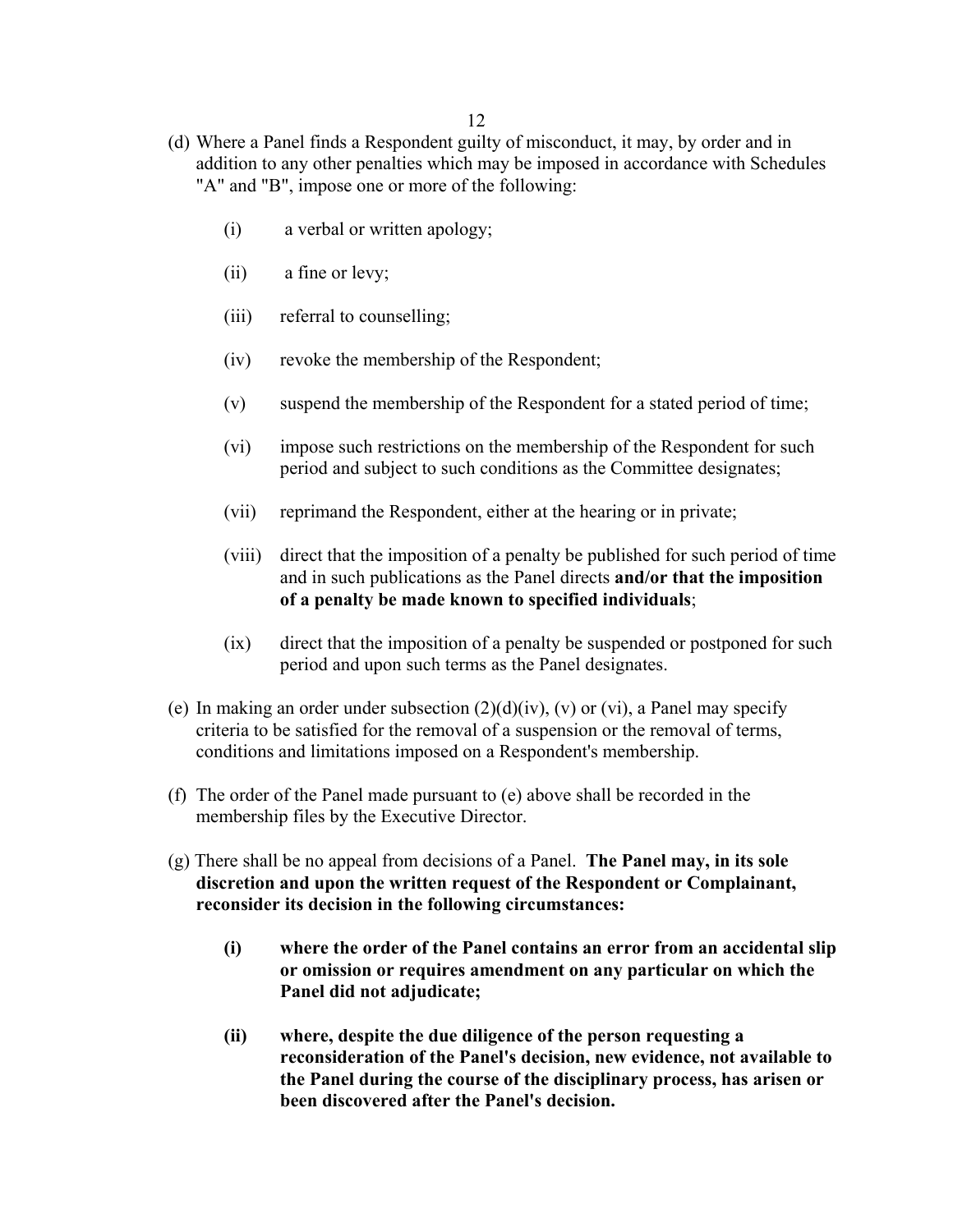(h) Where a membership is suspended or restricted for a period of time the suspension or restriction applies in respect of any renewal or right to renewal of the membership for the duration of the period.

#### **(3) Procedures**

- (a) Subject to  $(2)(d)(iv)$ ,  $(v)$  or  $(vi)$  above, where the Panel revokes, suspends or restricts a membership, the decision takes place immediately.
- (b) Where a Panel finds a Respondent guilty of misconduct a copy of the decision and the reasons therefor shall be served upon the Respondent and upon the person complaining in respect of the conduct or action of the Respondent.
- (c) Where a proceeding is commenced before a Panel and the terms of office on the Board or on the Committee of a Member sitting on the hearing expires or is terminated before the proceeding is disposed of but after the proceeding has commenced, such person shall remain on the Panel for the purpose of completing the disposition of the proceeding in the same manner as if such term of office had not expired or been terminated.
- (d) Members of a Panel holding a hearing shall not have taken part before the hearing in any investigation of the subject matter of the hearing other than as a member of the Board considering the referral of the matter to the Discipline Committee or at a previous hearing of the Committee.
- (e) In proceedings before a Panel, the Complainant and the Respondent are parties to the proceedings. A Complainant or a Respondent who is less than eighteen years of age must be accompanied by an adult, who shall act as an advisor, failing which the Panel may order that the hearing will not proceed and the person shall be suspended until a hearing is held.

#### **(4) Notice of Hearing**

- (a) The parties to a proceeding shall be given reasonable notice of the hearing by the Executive Director.
- (b) A notice of the hearing shall include:
	- (i) a statement of the time, place and purpose of the hearing; and
	- (ii) a statement that if the **Respondent** does not attend at the hearing, the Panel may proceed in the absence of such person **provided that the**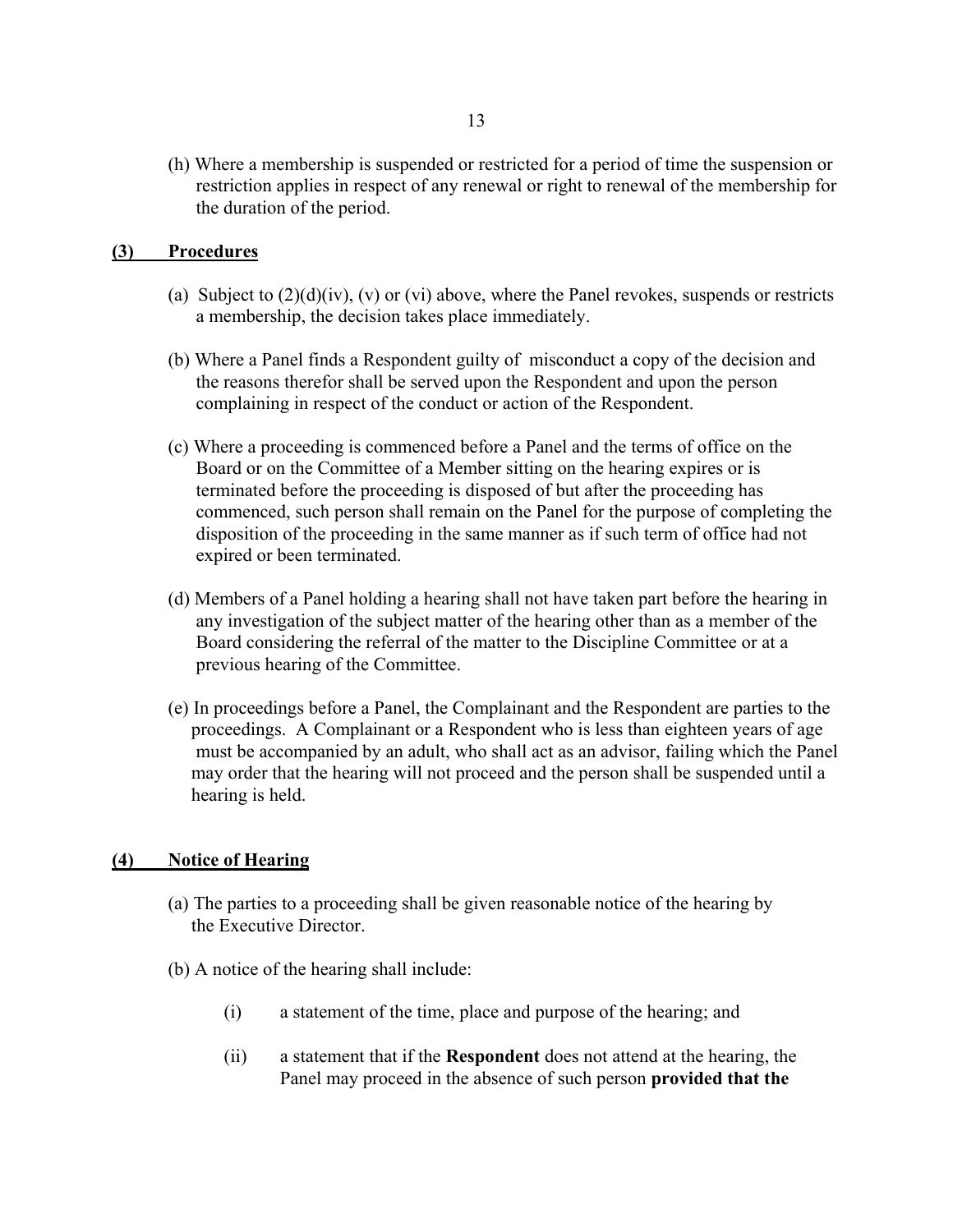**Complainant attends to give evidence**, and **that the Respondent** will not be entitled to any further notice in the proceedings.

#### **(5) Production of Documentary Evidence**

A Member whose conduct is being investigated in proceedings before a Panel shall be afforded an opportunity to examine before the hearing any written or documentary evidence that will be produced or any report the contents of which will be given in evidence at the hearing.

# **PROCEDURE AT DISCIPLINARY HEARING: Non-Zero Tolerance Complaints**

#### **(6) Non-Zero Tolerance Complaints**

## **Sections 7(7)-7(11), inclusive, of this Policy shall apply to all complaints except for complaints made pursuant to section 4 of this Policy ["Zero Tolerance" complaints]**

#### **(7) Hearings:**

Hearings of the Panel shall be heard in camera unless the Respondent applies to the Panel and demonstrates good reason for a public hearing in which case the hearing may, at the discretion of the Panel, be open.

#### **(8) Records**

A Panel shall compile a record of any proceedings in which a hearing has been held which shall include:

- (a) any application, complaint, reference or other document, if any, by which the proceedings were commenced;
- (b) the notice of any hearing;
- (c) any intermediate orders made by the Panel;
- (d) all documentary evidence filed with the Panel;
- (e) the transcript, if any, of the oral evidence given at the hearing; and
- (f) the notes made by the Panel during the hearing; and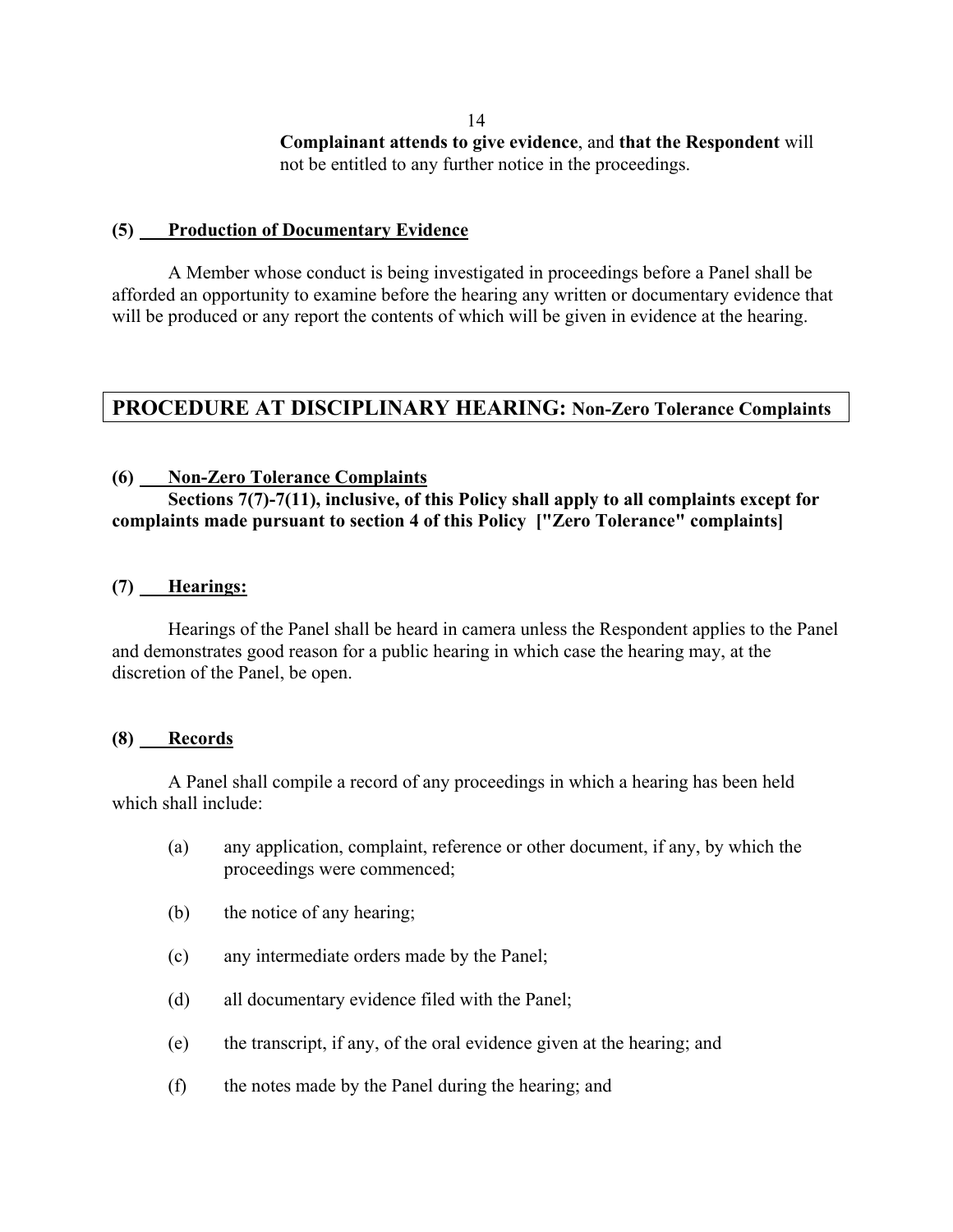(g) the decision of the Panel and the reasons therefor, where reasons have been given.

## **(9) Rights of Parties at Hearings**

A party to proceedings may, at a hearing:

- (a) be represented by counsel or an agent;
- (b) call and examine witnesses and present arguments and submissions; and
- (c) conduct cross-examinations of witnesses at a hearing, reasonably required for a full and fair disclosure of the facts in relation to which they have given evidence.

#### **(10) Evidence**

The Panel may admit as evidence at a hearing any oral testimony, documents or other things relevant to the subject matter of the proceedings and may act on such evidence, but the Panel may exclude anything unduly repetitious.

#### **(11) General Procedures**

The Discipline Committee shall determine its rules of procedure for any hearing conducted, and in every such case the Panel shall advise all parties prior to the conduct of the hearing, including, but not limited to, opening statements by the parties, the calling of witnesses, cross-examination of witnesses, and closing statements by the parties.

#### **DISCIPLINARY PROCEDURES APPLICABLE TO SECTION 4 COMPLAINTS – "Zero Tolerance"**

# **(12) "Zero Tolerance" Complaints**

 **This section applies to all complaints made pursuant to section 4 of this Policy ["Zero Tolerance" Complaints] and includes any complaints incidental or ancillary to a Zero Tolerance Complaint. Where a Zero Tolerance complaint is made pursuant to this Policy, the following procedures will apply:** 

**(a) The member against whom a "Zero Tolerance" complaint has been made ["the Respondent"] shall be immediately suspended pending disposition of the complaint provided that a written complaint, including, but not limited to, an incident report and/or game sheet signed by either a Game Official or**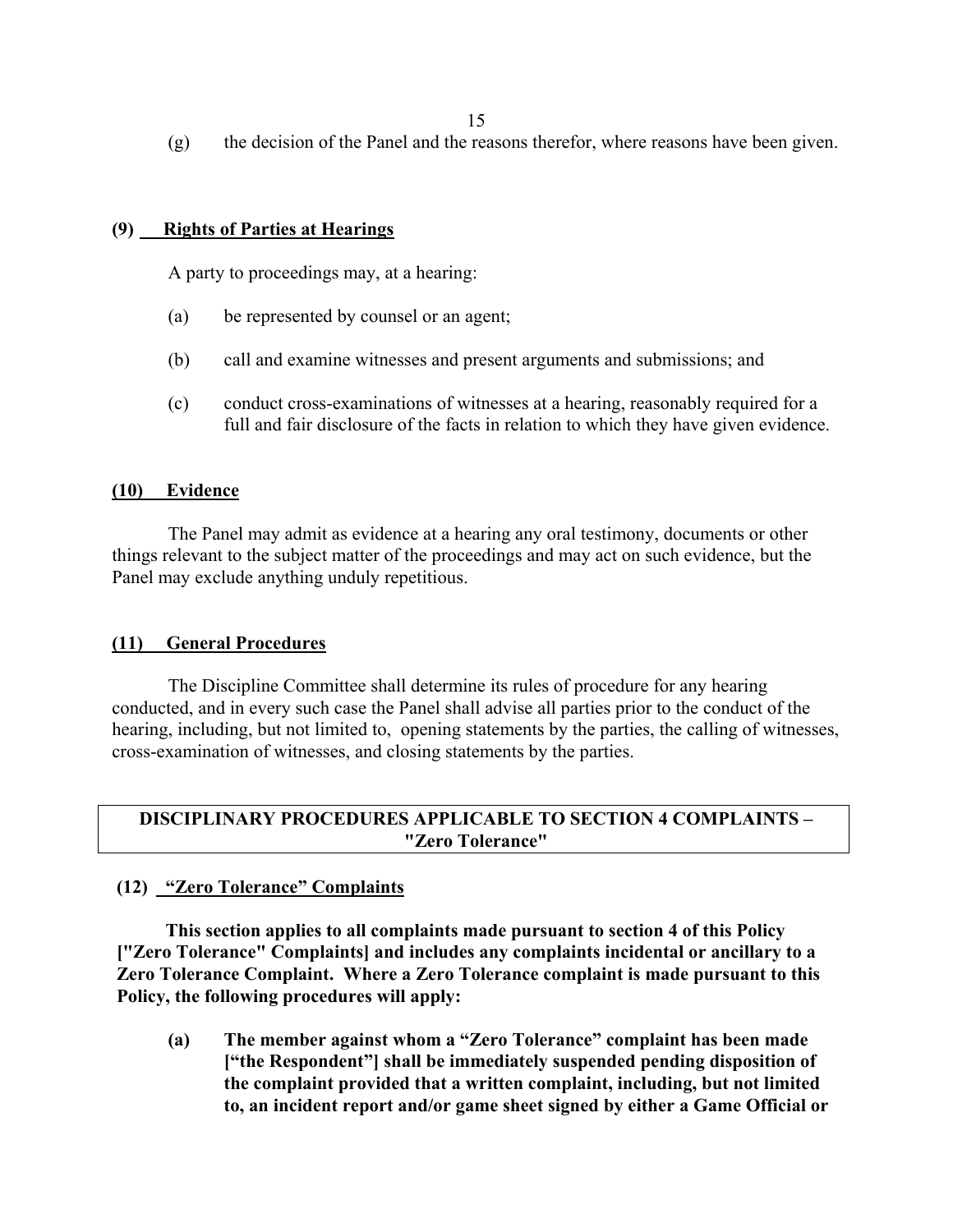**a member of the Game Management Committee, has been faxed to the Executive Director of Basketball Ontario** 

- **(b) Upon receipt of the written complaint, the Executive Director, or his or her designate, shall immediately forward three copies of the written complaint to the Chair of the Discipline Committee, or his or her designate, and one copy to the Respondent.**
- **(c) The Chair of the Discipline Committee shall, without delay, appoint a 3 member Discipline Panel to dispose of the complaint within 14 days of receipt of the complaint by the Executive Director of Basketball Ontario, subject to any adjournments requested and granted in accordance with this Policy. In the case of any adjournment, the Respondent's suspension shall remain in force pending the disposition of the complaint.**
- **(d) The Panel appointed to dispose of the Zero Tolerance complaint shall, within the timeframe specified in the preceding section, proceed as follows:** 
	- **i) contact the Respondent, or his/her agent, by teleconference, or where possible meet with the Respondent, to make any inquiries of the Respondent the Panel deems necessary to make its decision, provided that the Respondent has received a copy of the written complaint;**
	- **ii) subsequent to the teleconference or meeting, as the case may be, issue to the Respondent and Complainant either:** 
		- **1) a final decision with reasons and order(s) made in accordance with this policy**
		- **2) a brief written decision stating any penalties imposed and undertaking to provide reasons and/or order(s) within 30 days of the date of the teleconference of meeting.**

# **DISCIPLINARY PROCEDURES APPLICABLE TO ALL COMPLAINTS**

#### **(13) Notice of Decision**

The Executive Director shall send to the Respondent and to the persons complaining about the conduct or, action of the Respondent, a copy of the final decision and order of the Panel together with the reasons therefor, where reasons have been given.

#### **(14) Adjournment**